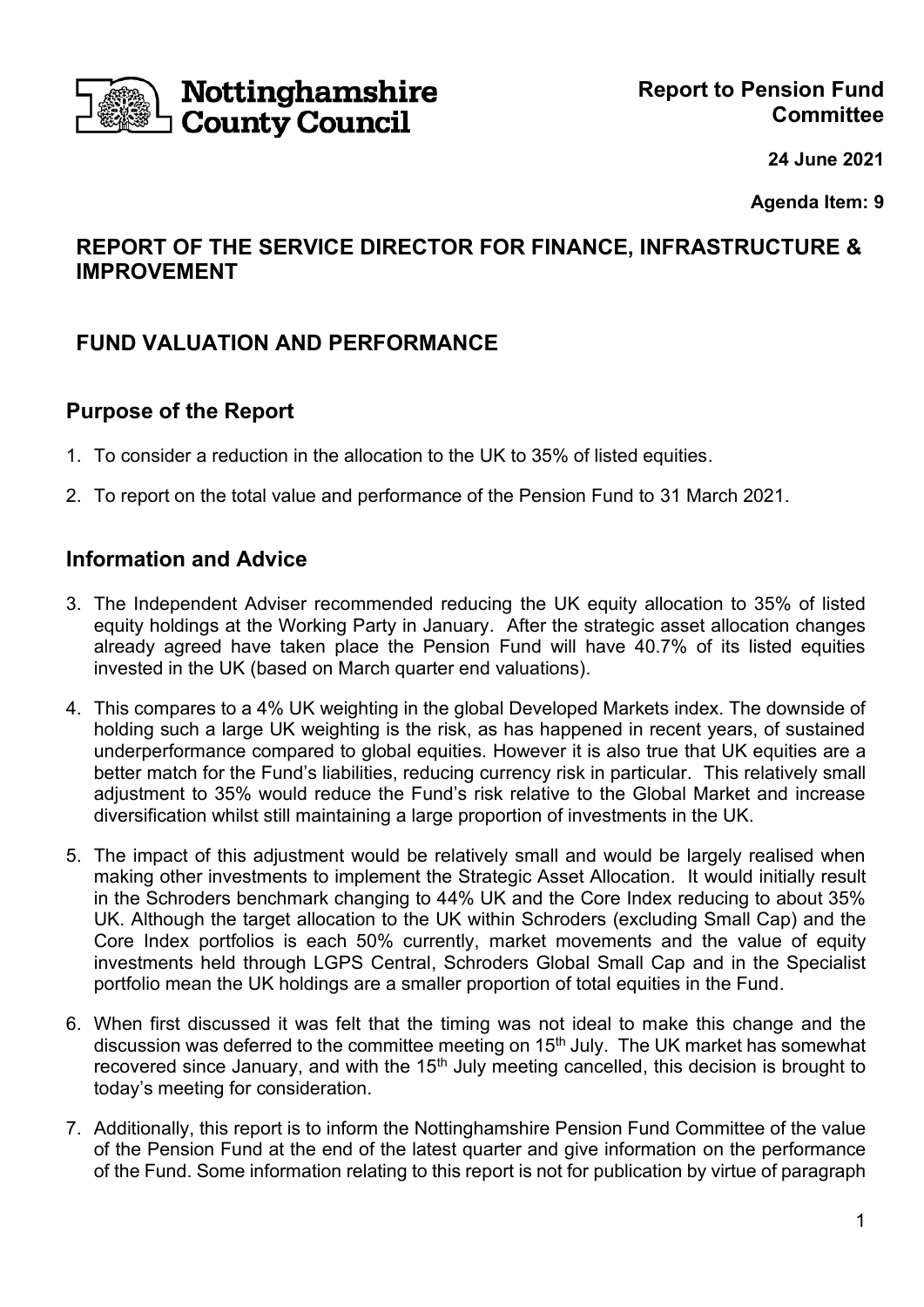3 of Schedule 12A of the Local Government Act 1972. Having regard to the circumstances, on balance the public interest in disclosing the information does not outweigh the reason for exemption because divulging the information would significantly damage the Council's commercial position in relation to the Pension Fund. The exempt information is set out in the exempt appendices.

8. The table below shows a summary of the total value of the investment assets of the Fund as at 31 March 2021 in comparison with the benchmark, together with the comparative position 3 and 12 months previously. The benchmark is a long-term target which the fund will move towards over the next year.

|                                  | <b>Latest Quarter</b> |        | Long term        |  | <b>Previous</b><br>Quarter |       |  | <b>Previous Year</b> |       |  |
|----------------------------------|-----------------------|--------|------------------|--|----------------------------|-------|--|----------------------|-------|--|
|                                  | 31 March 2021         |        | <b>Benchmark</b> |  | 31 December<br>2020        |       |  | 31 March 2020        |       |  |
|                                  | £m                    | %      |                  |  | £m                         | $\%$  |  | £m                   | %     |  |
| Growth                           | 3,953                 | 64.8%  | 60%              |  | 3,802                      | 63.7% |  | 2,891                | 57.7% |  |
| Income & inflation<br>protection | 954                   | 15.6%  | 23%              |  | 957                        | 16.0% |  | 1,059                | 21.1% |  |
| Income only                      | 588                   | 9.6%   | 10%              |  | 596                        | 10.0% |  | 544                  | 10.9% |  |
| Inflation only                   | 295                   | 4.8%   | 5%               |  | 233                        | 3.9%  |  | 187                  | 3.7%  |  |
| Liquidity                        | 313                   | 5.1%   | 2%               |  | 381                        | 6.4%  |  | 328                  | 6.5%  |  |
|                                  | 6,102                 | 100.0% | 100%             |  | 5,968                      | 100%  |  | 5,009                | 100%  |  |

- 9. Within Income & inflation protection are investments in Infrastructure assets amounting to £330.1m or 5.4% of the fund. Including infrastructure commitments made but not drawn down gives a total amount of 6.0% of the fund. There is a long term target for investments in infrastructure to be 8% of the fund.
- 10.The table below shows the detailed breakdown by portfolio of the Fund as at 31 March 2021 together with the total value of each portfolio at the previous quarter end.

|                          |                   |     |                  |     |       | <b>LGPS</b>    |           |                |          |   |                   |     |              |     |
|--------------------------|-------------------|-----|------------------|-----|-------|----------------|-----------|----------------|----------|---|-------------------|-----|--------------|-----|
|                          | <b>Core Index</b> |     | <b>Schroders</b> |     |       | <b>Central</b> |           | <b>Kames S</b> | Aberdeen |   | <b>Specialist</b> |     | <b>Total</b> |     |
|                          | £m                | %   | £m               | %   | £m    | $\%$           | £m        | %              | £m       | % | £m                | %   | £m           | %   |
| <b>UK Bonds</b>          |                   |     |                  |     |       |                |           |                |          |   |                   |     |              |     |
| Gilts                    |                   |     |                  |     | 205.0 | 29%            | 0.0       | 0%             |          |   |                   |     | 205.0        | 3%  |
| Corporate Bonds          |                   |     |                  |     |       |                | 102.8     | 100%           |          |   |                   |     | 102.8        | 2%  |
|                          |                   |     |                  |     | 205.0 |                | 29% 102.8 | 100%           |          |   |                   |     | 307.8        | 5%  |
| <b>Overseas Bonds</b>    |                   |     |                  |     |       |                |           |                |          |   |                   |     |              |     |
| Corporate Bonds          |                   |     |                  |     | 315.5 | 44%            | 0.0       | 0%             |          |   |                   |     | 315.5        | 5%  |
|                          |                   |     |                  |     | 315.5 | 44%            | 0.0       | 0%             |          |   |                   |     | 315.5        | 5%  |
| <b>Inflation Linked</b>  |                   |     |                  |     |       |                |           |                |          |   | 295.3 20%         |     | 295.3        | 5%  |
| <b>UK Equities</b>       | 560.1             | 39% | 902.8            | 49% | 9.6   | 1%             |           |                |          |   | 30.4              | 2%  | 1,502.9      | 25% |
| <b>Overseas Equities</b> |                   |     |                  |     |       |                |           |                |          |   |                   |     |              |     |
| North America            | 333.3             | 23% | 516.8            | 28% |       |                |           |                |          |   | 0.8               | 0%  | 850.9        | 14% |
| Europe                   | 210.8             | 15% | 127.4            | 7%  |       |                |           |                |          |   | 152.7             | 10% | 490.9        | 8%  |
| Japan                    | 124.2             | 9%  | 81.5             | 4%  |       |                |           |                |          |   | 114.1             | 8%  | 319.8        | 5%  |
| Pacific                  | 126.3             | 9%  | 57.0             | 3%  |       |                |           |                |          |   |                   |     | 183.3        | 3%  |
| <b>Emerging Markets</b>  | 85.9              | 6%  | 87.5             | 5%  | 116.1 | 16%            |           |                |          |   | 0.0               | 0%  | 289.5        | 5%  |
| Global                   | 0.0               | 0%  | 34.4             | 2%  | 37.7  | 5%             |           |                |          |   | 0.0               | 0%  | 72.1         | 1%  |
|                          | 880.5             | 61% | 904.6            | 49% | 153.8 | 22%            |           |                |          |   | 267.6             | 18% | 2,206.5      | 36% |
| <b>Private Equity</b>    |                   |     |                  |     | 9.9   | 1%             |           |                |          |   | 233.4             | 15% | 243.3        | 4%  |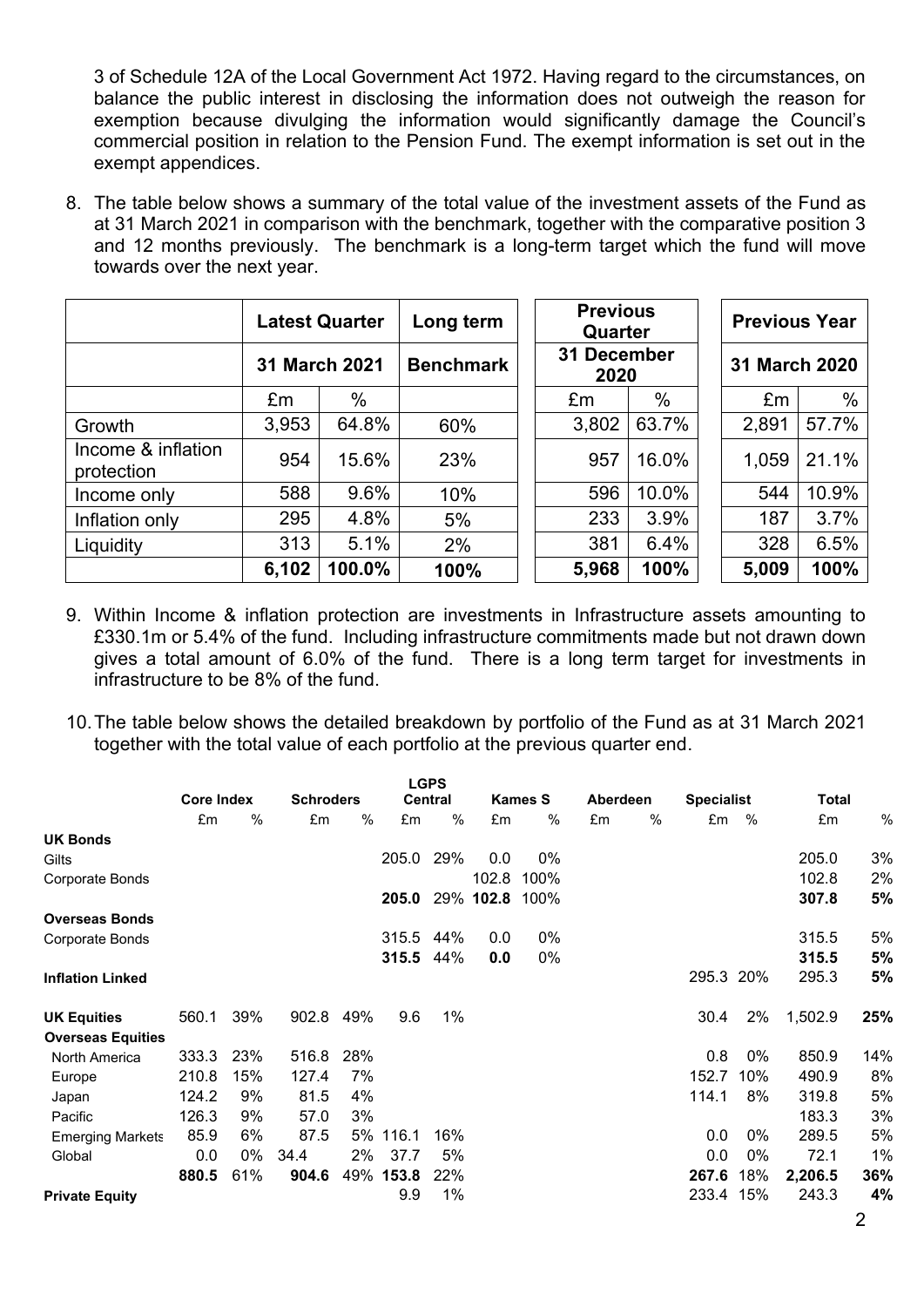| <b>Infrastructure</b> |         |     |         |    |           |     |           |    |       |     | 330.1       | 22% | 330.1   | 5%  |
|-----------------------|---------|-----|---------|----|-----------|-----|-----------|----|-------|-----|-------------|-----|---------|-----|
| <b>Credit</b>         |         |     |         |    | 19.2      | 3%  |           |    |       |     | 48.2        | 3%  | 67.4    | 1%  |
| <b>Property</b>       |         |     |         |    |           |     |           |    |       |     |             |     |         |     |
| UK Commercial         |         |     |         |    |           |     |           |    | 325.5 | 67% |             |     | 325.5   | 5%  |
| UK Commercial - Local |         |     |         |    |           |     |           |    | 21.1  | 4%  |             |     | 21.1    | 0%  |
| UK Strategic Land     |         |     |         |    |           |     |           |    | 3.9   | 1%  |             |     | 3.9     | 0%  |
| Pooled - UK           |         |     |         |    |           |     |           |    | 29.0  | 6%  | 134.6       | 9%  | 163.6   | 3%  |
| Pooled - Overseas     |         |     |         |    |           |     |           |    | 108.5 | 22% | 0.9         | 0%  | 109.4   | 2%  |
|                       |         |     |         |    |           |     |           |    | 488.0 |     | 135.5       | 9%  | 623.5   | 10% |
| Cash/Currency         | 4.8     | 0%  | 33.1    | 2% | 0.0       | 0%  | 0.0       | 0% | 0.0   |     | 172.1       | 11% | 210.0   | 3%  |
| <b>Total</b>          | 1,445.4 | 24% | 1,840.5 |    | 30% 713.0 | 12% | 102.8     | 2% | 488.0 | 8%  | 1,512.6 25% |     | 6,102.3 |     |
| <b>Previous Qtr</b>   | 1.390.4 | 23% | 1.725.7 |    | 29% 710.0 |     | 12% 117.3 | 2% | 498.6 | 8%  | 1,525.8 26% |     | 5,967.8 |     |

- 11.The Fund investments have increased by £134.5 million (2.3%) since the previous quarter as the market has continued to recover. Fund investments have increased by £1,093.3 million (21.8%) over the last 12 months. Valuations at 31 March 2020 were seriously affected by the market impact of the Covid-19 pandemic.
- 12.The table below shows the unaudited Fund Account for 2020/21 with the full year figures for 2019/20.

|                                                        | <b>Full Year</b> | <b>Full Year</b> |
|--------------------------------------------------------|------------------|------------------|
| <b>Summary Fund Account</b>                            | 2020/21          | 2019/20          |
|                                                        | £000             | £000             |
| <b>Employer contributions</b>                          | (201, 395)       | (137, 261)       |
| <b>Member contributions</b>                            | (49, 638)        | (47,906)         |
| Transfers in from other pension funds                  | (5,580)          | (9,655)          |
| Pensions                                               | 179,425          | 171,375          |
| Commutation of pensions and lump sums                  | 31,607           | 35,699           |
| Lump sum death benefits                                | 5,237            | 5,050            |
| Payments to and on account of leavers                  | 13,086           | 13,657           |
| Net (additions)/withdrawals from dealings with members | (27, 258)        | 30,959           |
| <b>Administration Expenses</b>                         | 2,692            | 2,176            |
| <b>Oversight &amp; governance expenses</b>             | 1,804            | 1,460            |
| <b>Investment Income</b>                               | (84, 822)        | (130, 410)       |
| Profits & losses on disposals & changes in value       | (988, 631)       | 483,224          |
| Taxes on income                                        | 172              | 247              |
| Investment management expenses                         | 4,370            | 4,995            |
| <b>Net Returns on Investments</b>                      | (1,073,281)      | 358,056          |
| Net (increase)/decrease in net assets                  | (1,091,672)      | 392,651          |

#### **Sustainable investments and fossil fuels**

- 13.The Pension Fund has been asked to publish figures showing the Fund's direct and indirect holdings of fossil fuel companies together with the Fund's investments in Sustainable equities and renewable energy.
- 14.This data is published together with detailed caveats below. It is anticipated that these figures will show a gradual increase in investment in Sustainable equities and renewable energy. It is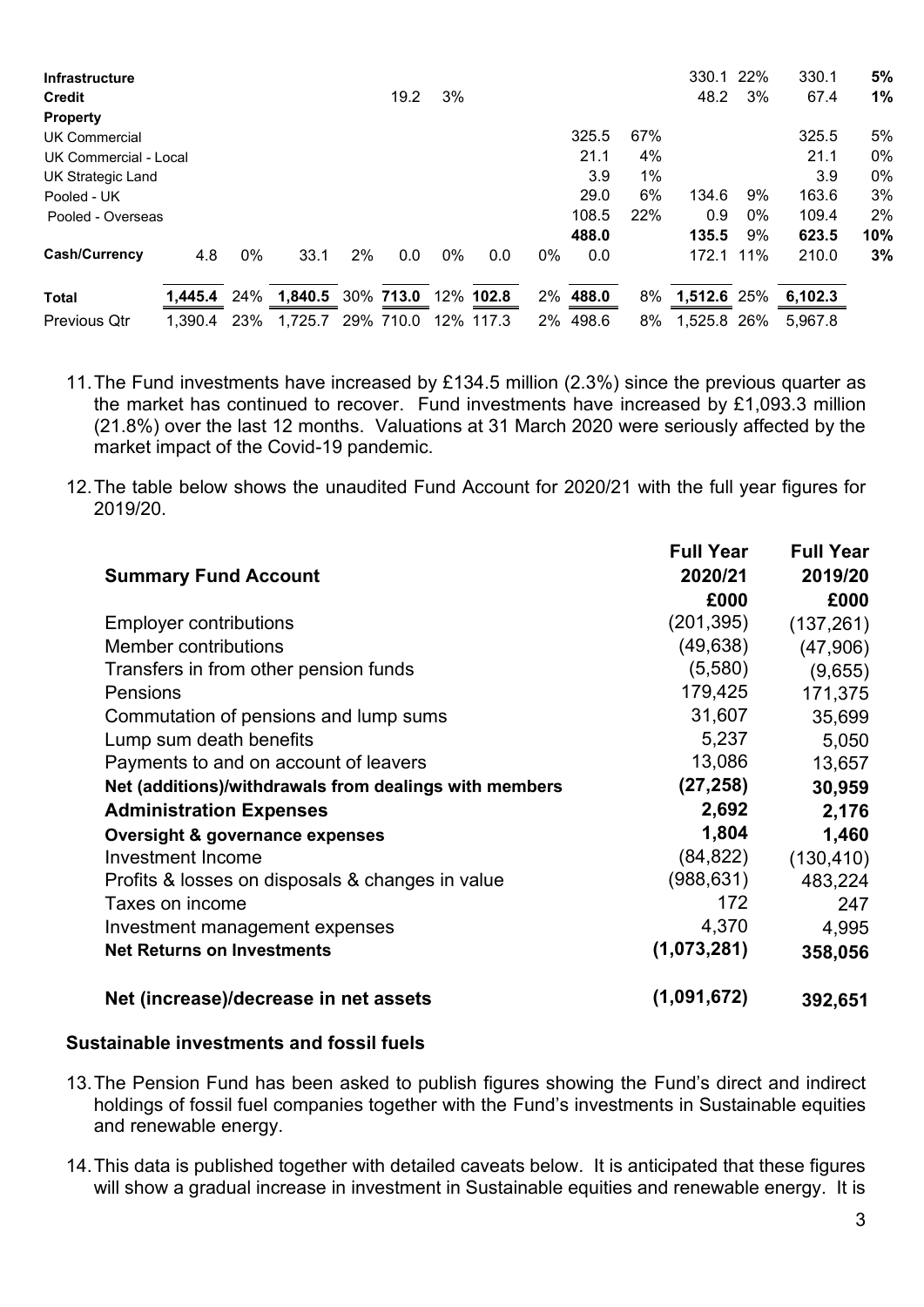further anticipated that investments in fossil fuels will decrease as a proportion of the Fund over time. However fossil fuel holdings will vary from quarter to quarter in Schroders (direct) portfolio as investments are made based on Schroders assessments of market opportunities. Valuations will also change from quarter to quarter in both categories due to changes in share prices which are highly correlated to the oil price. Consequently this trend will be much less smooth.

|                              | <b>Latest Quarter</b> |                |  | <b>Previous</b><br>Quarter |       |  | <b>Previous Year</b> |       |  |
|------------------------------|-----------------------|----------------|--|----------------------------|-------|--|----------------------|-------|--|
|                              | <b>31 March 2021</b>  |                |  | 31 December<br>2020        |       |  | 31 March 2020        |       |  |
|                              | £m                    | $%$ of<br>Fund |  | £m                         | $\%$  |  | £m                   | $\%$  |  |
| <b>Schroders Fossil fuel</b> | 56.4                  | 0.92%          |  | 46.8                       | 0.79% |  | 53.2                 | 1.06% |  |
| <b>Other Fossil fuel</b>     | 78.6                  | 1.29%          |  | 67.6                       | 1.14% |  | 50.0                 | 1.00% |  |
| <b>Total Fossil fuel</b>     | 135.0                 | 2.21%          |  | 114.4                      | 1.94% |  | 103.2                | 2.06% |  |
| Sustainable & Renewable      | 160.3                 | 2.63%          |  | 158.7                      | 2.69% |  | 141.5                | 2.82% |  |

- 15.In the most recent quarter the value of Fossil Fuel investments increased in absolute terms and as a proportion of the fund in both the Schroders portfolio and elsewhere in the fund. Schroders increased their sector holdings in the quarter and delivered a gain of £3.48m on these holdings.
- 16.Schroders hold a number of Oil and Gas companies within the Active Equity portfolio. Sustainability forms part of their criteria in assessing companies for investment. For example one of their holdings, Neste has a strong line-up of low carbon energy products, including recycled biofuels. European countries are introducing tighter blending requirements for sustainable aviation fuel, of which Neste is the largest European producer.
- 17.The 'Other Fossil fuel' category is almost entirely the Energy sector in our passive portfolio and will reflect the share of the index relating to Energy. It increased because of the increase in share prices of oil and gas companies in this quarter. There was no change to the amount invested in these holdings. It should be noted that the Energy sector includes any renewable energy companies within the index, and that some oil and gas producers are also involved in the production of biofuels, hydrogen, wind power and solar energy, so have a renewables element. As a result of these two factors the figure for fossil fuels is likely to be overstated, and the figure for renewables understated.
- 18.Equally there will be some companies such as those in the mining sector which do not fall within this category but may produce e.g. coal which would not be included in these figures.
- 19.For this reason, this indicator does not provide the full picture of our exposure to fossil fuels, but forms only part of our risk monitoring. However as an indicator it should show a reducing trend in exposure over time.
- 20.A more thorough assessment of our equity investments is provided by LGPS Central's carbon risk analysis which assesses the carbon footprint and weight in fossil fuel and coal reserves. The metric for exposure to clean technology is less informative as most of our investment in this area is through infrastructure funds which are not covered by the analysis. This analysis confirmed that our carbon footprint and fossil fuel and coal reserves are lower than the benchmark and provided a starting point against which we can monitor progress. The projection is that as we implement our long term investment strategy that these figures will reduce reflecting a reduction of risk.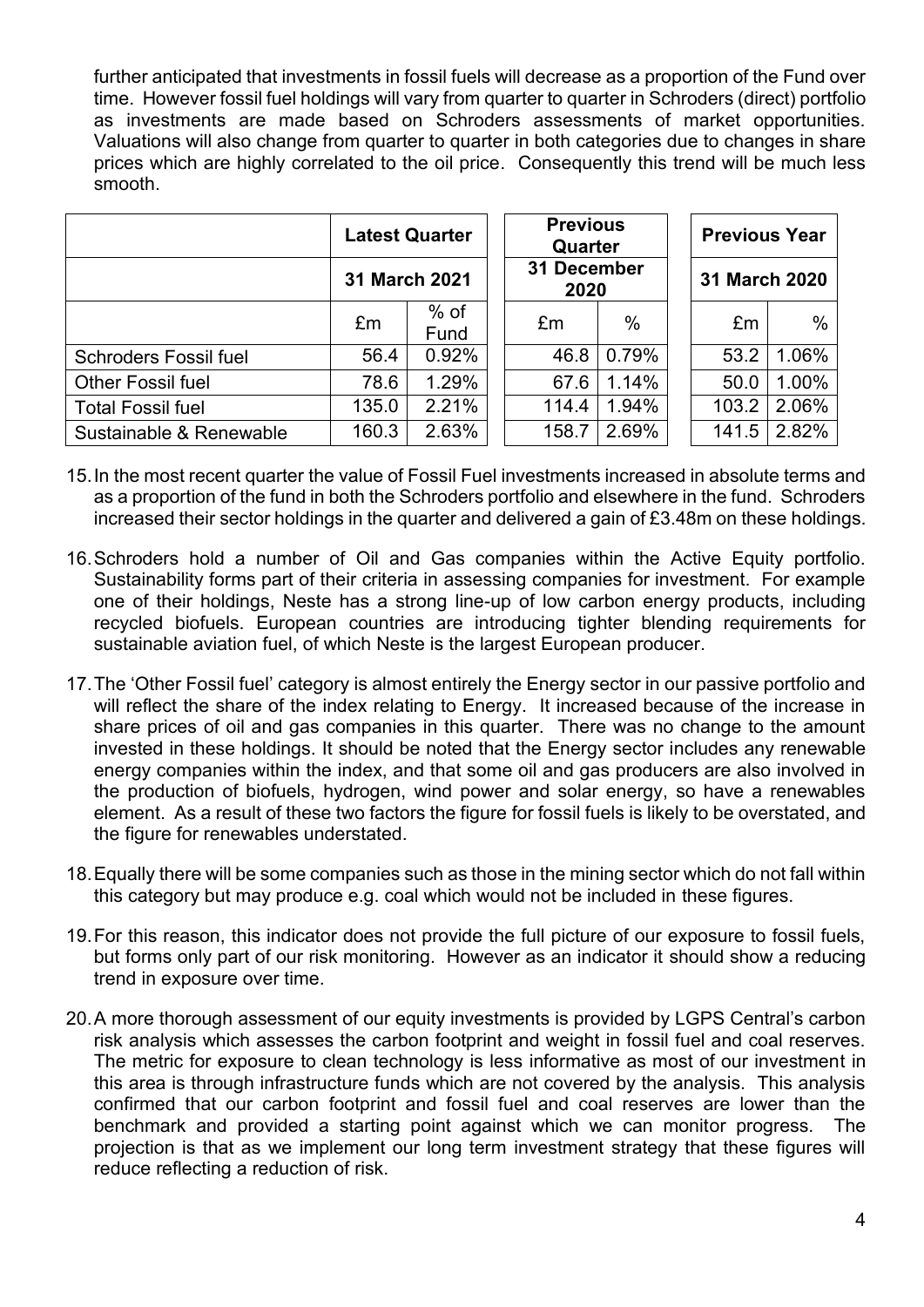- 21.The 'sustainable and renewable energy' investment figure contains more estimates. The figure includes five specific investments – the Renewables Infrastructure Group, Impax Environmental, and three renewable energy infrastructure investments – Capital Dynamics Clean Energy Infrastructure VIII, Green Investment Bank's Offshore Wind Fund and Langar Lane Solar Farm.
- 22.An estimate of the renewable energy investments within the Fund's other infrastructure funds was added to these identified investments. Not all funds identified this as a sector in their reporting so this data is incomplete. Furthermore because of the longer reporting cycle for unlisted investments the estimate was based on both valuations and percentages from earlier in the year, so this figure can only be considered indicative, but is likely to be an underestimate.
- 23.It can be seen that the Fund's investments in Sustainable Equities and Renewable Energy exceed those in Fossil Fuel investments. A gradual increase in the amount invested in this area has been demonstrated over the last year and this will increase as our Strategic Asset allocation is implemented.
- 24.Because of the way they are calculated, these numbers will only ever be indicative, but are helpful for the pension fund in identifying risk and progress.

#### **Core Index Portfolio**

25.Below are detailed reports showing the valuation of the Core Index portfolio at the quarter end and the transactions during the quarter. The table below summarises the valuation and compares it to the portfolio benchmark (and a comparison with the previous quarter). The benchmark changed in the second quarter of 18/19 as part of a long term aim to bring our overseas developed market passive investments to be consistent with the regional allocation of the LGPS Central Overseas passive fund, as agreed at the June 2018 Pension Fund Committee. This will be a gradual change over time.

|                           |                  | 31 March 2021 | 31 December 2020 |           |                  |
|---------------------------|------------------|---------------|------------------|-----------|------------------|
|                           | <b>Portfolio</b> |               | <b>B/Mark</b>    |           | <b>Portfolio</b> |
|                           | £000             | %             | %                | £000      | %                |
| <b>UK Equities</b>        | 560,099          | 38.8%         | 40.0%            | 532,241   | 38.3%            |
| <b>Overseas Equities:</b> | 880,637          | 60.9%         | 59.5%            | 853,316   | 61.4%            |
| <b>North America</b>      | 333,348          | 23.0%         | 18.0%            | 317,277   | 22.8%            |
| Europe                    | 210,820          | 14.6%         | 18.0%            | 205,820   | 14.8%            |
| Japan                     | 124,182          | 8.6%          | $9.0\%$          | 122,762   | 8.8%             |
| Pacific Basin             | 126,345          | 8.7%          | $9.0\%$          | 122,840   | 8.8%             |
| <b>Emerging Markets</b>   | 85,942           | 6.0%          | 5.5%             | 84,617    | 6.1%             |
| Cash                      | 4,817            | 0.3%          | 0.5%             | 4,815     | 0.3%             |
| <b>Total</b>              | 1,445,553        |               |                  | 1,390,372 |                  |

26.The table below summarises transactions during the quarter.

| <b>Sector</b>            | <b>Purchases</b><br>£000 | <b>Sales</b><br>£000 | <b>Net Purchases</b><br>£000 |
|--------------------------|--------------------------|----------------------|------------------------------|
| <b>UK Equities</b>       |                          |                      |                              |
| <b>Overseas Equities</b> |                          |                      |                              |
| <b>North America</b>     |                          |                      |                              |
| Europe                   |                          |                      |                              |
| Japan                    |                          |                      |                              |
| <b>Pacific Basin</b>     |                          |                      |                              |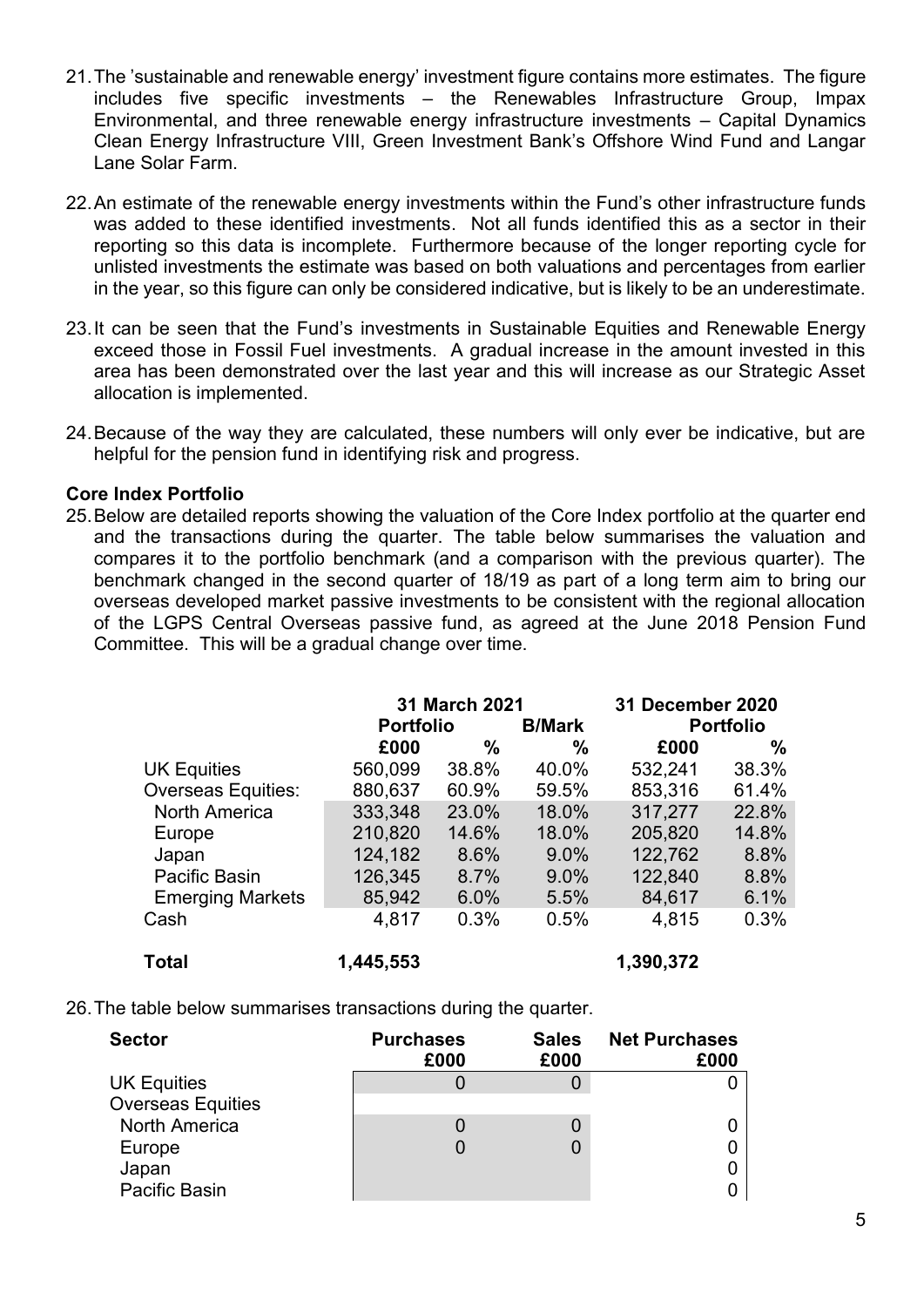| <b>Emerging Markets</b> | 49.877 | 49.883 | ۰. |
|-------------------------|--------|--------|----|
| Totals                  | 49.872 | 49,883 | 44 |

The purchases and sales in the Emerging Markets region represents a consolidation of our previous holdings. We previously invested in both LGIMs World Emerging Markets and Global Emerging Markets funds in the Emerging Markets allocation within our Core Index portfolio. During the last quarter the investment in the Global Emerging Markets fund was transitioned to the World Emerging Markets fund.

#### **Schroder Investment Management Portfolio**

27.The table below summarises the valuation and compares it to Schroders' benchmark. The position at the end of the previous quarter is also shown.

|                          | 31 March 2021<br><b>Portfolio</b> |       | <b>B/Mark</b> | 31 December 2020<br><b>Portfolio</b> |       |  |
|--------------------------|-----------------------------------|-------|---------------|--------------------------------------|-------|--|
|                          | £000                              | %     | %             | £000                                 | $\%$  |  |
| <b>UK Equities</b>       | 902,850                           | 49.1% | 49.1%         | 866,564                              | 50.2% |  |
| <b>Overseas Equities</b> | 904,563                           | 49.1% | 50.4%         | 840,427                              | 48.7% |  |
| <b>North America</b>     | 516,819                           | 28.1% | 28.4%         | 489,608                              | 28.4% |  |
| Europe                   | 127,417                           | 6.9%  | 8.1%          | 128,177                              | 7.4%  |  |
| Japan                    | 81,501                            | 4.4%  | 4.6%          | 80,957                               | 4.7%  |  |
| <b>Pacific Basin</b>     | 56,976                            | 3.1%  | 2.9%          | 56,378                               | 3.3%  |  |
| <b>Emerging Markets</b>  | 87,457                            | 4.8%  | 4.5%          | 85,307                               | 4.9%  |  |
| <b>Global Small Cap</b>  | 34,393                            | 1.9%  | 1.9%          |                                      |       |  |
|                          |                                   |       |               |                                      |       |  |
| Cash                     | 33,084                            | 1.8%  | 0.5%          | 18,726                               | 1.1%  |  |
| Total                    | 1,840,497                         |       |               | 1,725,717                            |       |  |

- 28.The benchmark change this quarter is due to the introduction of an allocation to Global Small Cap as agreed at the last committee meeting. The benchmark will change again following a second tranche of investment in this sector in the near future.
- 29. The table below summarises transactions within the quarter.

| <b>Sector</b>            | <b>Purchases</b><br>£000 | <b>Sales</b><br>£000 | <b>Net Purchases</b><br>£000 |
|--------------------------|--------------------------|----------------------|------------------------------|
| <b>UK Equities</b>       | 87,880                   | 88,865               | $-985$                       |
| <b>Overseas Equities</b> |                          |                      |                              |
| <b>North America</b>     | 61,143                   | 58,869               | 2,274                        |
| Europe                   | 31,994                   | 33,315               | $-1,321$                     |
| Japan                    | 4,063                    | 3,634                | 429                          |
| Pacific Basin            |                          | 2,150                | $-2,150$                     |
| <b>Emerging Markets</b>  |                          |                      | O                            |
| <b>Global Small Cap</b>  | 34,965                   |                      | 34,965                       |
| <b>Totals</b>            | 220,045                  | 186,833              | 33,212                       |

#### **LGPS Central**

30.The table below summarises the valuation by asset class of investments managed by LGPS Central. The proportional holdings are also shown. However allocation to each LGPS Central fund is at the discretion of the Pension Fund in line with the overall Pension Fund approved asset allocation and as such there is no benchmark for this portfolio.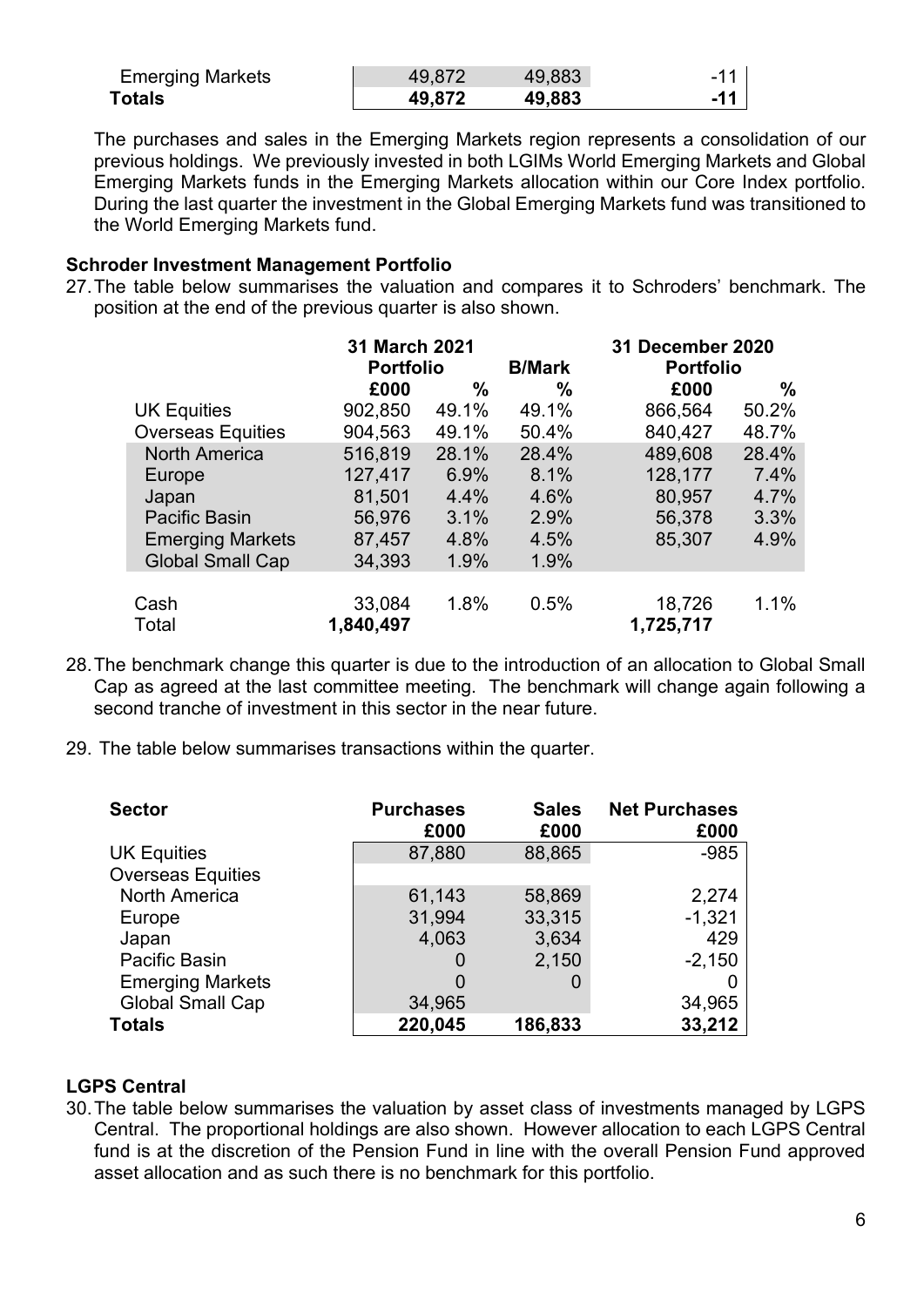|                       | 31 March 2021    |       | 31 December 2020 |       |  |  |
|-----------------------|------------------|-------|------------------|-------|--|--|
|                       | <b>Portfolio</b> |       | <b>Portfolio</b> |       |  |  |
|                       | £000             | $\%$  | £000             | $\%$  |  |  |
| <b>UK Passive</b>     | 9,576            | 1%    | 9,117            | 1%    |  |  |
| Global equity         | 37,718           | 5%    | 35,970           | 5%    |  |  |
| EM equity active      | 116,098          | 16%   | 104,888          | 15%   |  |  |
| Corporate bonds       | 315,508          | 44%   | 328,730          | 46%   |  |  |
| Gilts                 | 205,032          | 29%   | 211,206          | 30%   |  |  |
| <b>Private Equity</b> | 9,885            | 1%    | 9,753            | $1\%$ |  |  |
| Credit                | 19,205           | 3%    | 9,998            | 1%    |  |  |
| Cash                  | 46               | $0\%$ | 287              | $0\%$ |  |  |
| Total                 | 713,068          |       | 709,949          |       |  |  |

31.The table below summarises transactions within the quarter.

| <b>Sector</b>           | <b>Purchases</b><br>£000 | <b>Sales</b><br>£000 | <b>Net Purchases</b><br>£000 |
|-------------------------|--------------------------|----------------------|------------------------------|
| <b>Bonds</b>            |                          |                      |                              |
| Gilts                   | 23,716                   | 12,814               | 10,902                       |
| <b>Corporate Bonds</b>  | O                        |                      |                              |
| <b>Equities</b>         |                          |                      |                              |
| UK                      | O                        | 0                    | 0                            |
| <b>Emerging Markets</b> | 10,000                   |                      | 10,000                       |
| Global                  |                          |                      |                              |
| <b>Private Equity</b>   | 132                      |                      | 132                          |
| <b>Credit</b>           | 10,000                   |                      | 10,000                       |
| <b>Totals</b>           | 43,848                   | 12,814               | 31,034                       |

## **Aberdeen Standard Investments (ASI)**

32.The Committee is asked to note that approval was given in the last quarter to the following, after consultation with Members where appropriate, as operational matters falling under the responsibility of the Service Director, Finance, Infrastructure & Improvement exercised by the Senior Accountant (Pensions & Treasury Management):

| <b>Date</b> | <b>Property</b>                                        | <b>Transaction</b>         |
|-------------|--------------------------------------------------------|----------------------------|
| 05/01/2021  | Kings Stables Road, Edinburgh                          | Variation of lease         |
| 26/01/2021  | Land at Dowding Way, Turnbridge Wells Kent             | Rent review                |
| 28/01/2021  | Land at Dowding Way, Turnbridge Wells Kent             | Sale of property           |
|             |                                                        | Deed of Variation of       |
| 24/02/2021  | Units 2A and 2B Bagshot Retail Park, Surrey            | Contract                   |
| 24/02/2021  | Unit C2 Castlewood Business Park, South Normanton      | Licence for Alterations    |
| 05/03/2021  | Ground Floor Office, Castle Link, North Bar, Banbury   | Lease extension            |
| 17/03/2021  | Unit 1 Brooke Park, Handforth                          | Deed of variation          |
|             |                                                        | Retrospective Licence to   |
| 18/03/2021  | Christchurch Industrial Estate, Harrow                 | Alter                      |
| 22/03/2021  | North Bar Street/Bolton Road, Banbury                  | Sale of property           |
|             |                                                        | Supplemental Deed of       |
| 22/03/2021  | 34-36 Bridlesmith Gate, Nottingham                     | Guarantee                  |
| 22/03/2021  | Land at Carrington Farm, North Road, Tollesbury, Essex | <b>Promotion Agreement</b> |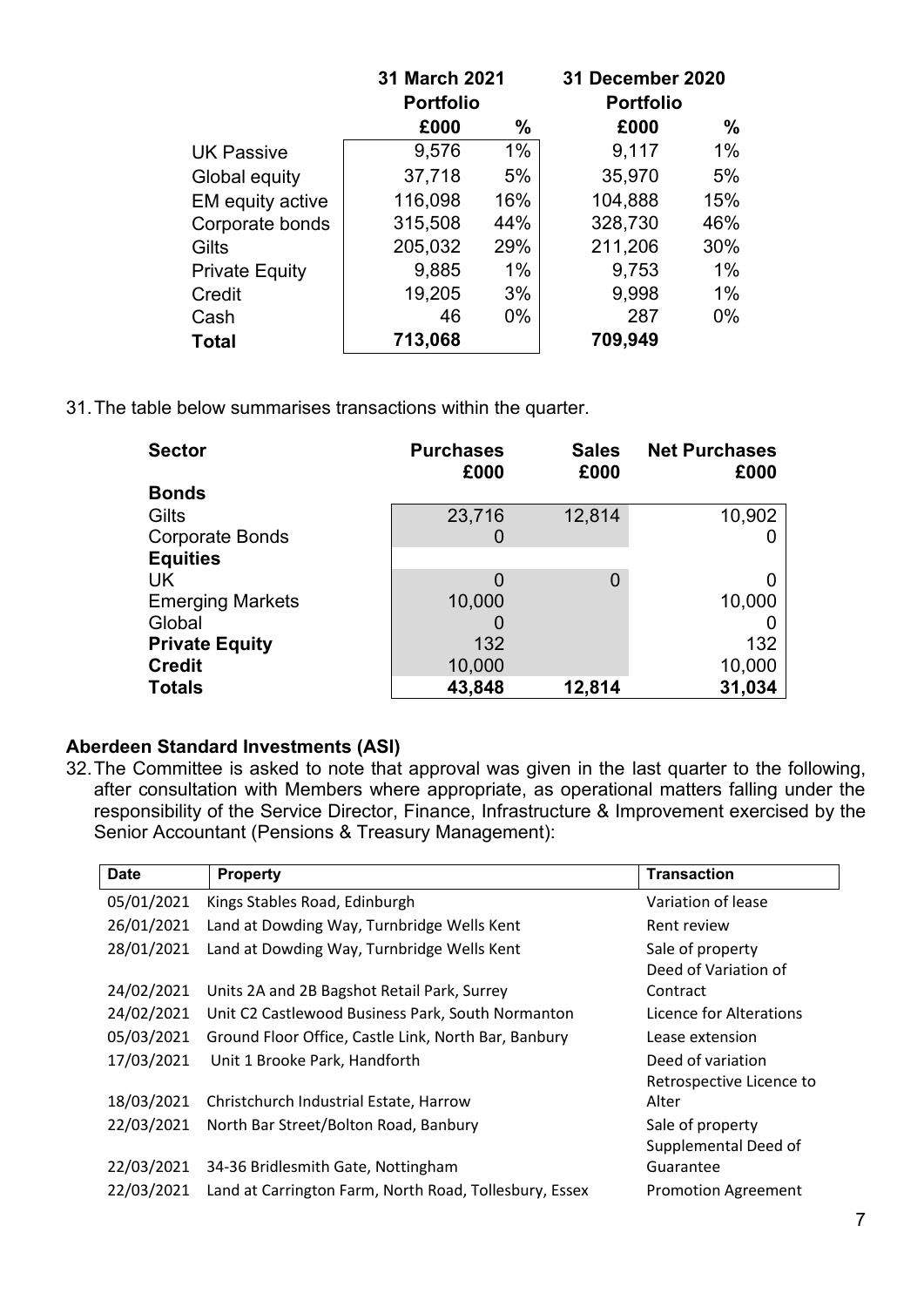## **Specialist Portfolio**

33.Below are tables showing the composition and the valuation of the Specialist portfolio at the quarter end and the transactions during the quarter. The table below summarises the valuation at quarter end. The position at the end of the previous quarter is also shown.

|                       | 31 March 2021 |       | 31 December 2020 |       |
|-----------------------|---------------|-------|------------------|-------|
|                       | £000          | $\%$  | £000             | $\%$  |
| <b>Private Equity</b> | 233,400       | 17.4% | 226,500          | 17.6% |
| Infrastructure        | 330,100       | 24.6% | 323,500          | 25.2% |
| Credit                | 48,200        | 3.6%  | 45,600           | 3.5%  |
| <b>Property Funds</b> | 135,500       | 10.1% | 134,400          | 10.4% |
| Aegon DGF             | 295,300       | 22.0% | 232,600          | 18.1% |
| <b>Equity Funds</b>   | 298,000       | 22.2% | 323,600          | 25.2% |
| <b>Total</b>          | 1,340,500     |       | 1,286,200        |       |

34.The table below summarises transactions within the quarter.

| <b>Sector</b>         | <b>Purchases</b> | <b>Sales</b> | <b>Net Purchases</b> |
|-----------------------|------------------|--------------|----------------------|
|                       | £000             | £000         | £000                 |
| <b>Private Equity</b> | $-1,079$         | 1,848        | $-2,927$             |
| Infrastructure        | 10,840           |              | 10,840               |
| Credit                |                  |              |                      |
| <b>Property Funds</b> | $-309$           | 0            | $-309$               |
| Aegon DGF             | 65,000           |              | 65,000               |
| <b>Equity Funds</b>   |                  | 29,031       | $-29,031$            |
| <b>Totals</b>         | 74,452           | 30,879       | 43,573               |

35.There were increased investments in listed infrastructure and the Aegon Diversified Growth Fund (DGF) to achieve the strategic asset allocation targets agreed in March. The equity fund sale related to a smaller companies fund which has been reinvested through Schroders into a Global Small Cap strategy.

## **Responsible Investment Activity**

- 36. The Pension Fund believes that Responsible Investment is supportive of risk-adjusted returns over the long term. As a long-term investor, the Fund seeks to invest in assets with sustainable business models across all asset classes.
- 37. During the quarter the Fund's investment managers have continued with their usual stewardship activities through considered voting of shares and engaging with investee company management as part of the investment process. Quarterly reports on Responsible Investment issues have been received from Legal and General, Schroders and LGPS Central. Full reports and other responsible investment information can be found on the Pension Fund website here<https://www.nottspf.org.uk/about-the-fund/responsible-investment>.
- 38. Hermes EOS has exercised the Fund's voting responsibilities as our Proxy voting service. A quarterly report on voting activity can be found on our website here <https://www.nottspf.org.uk/about-the-fund/investments> .